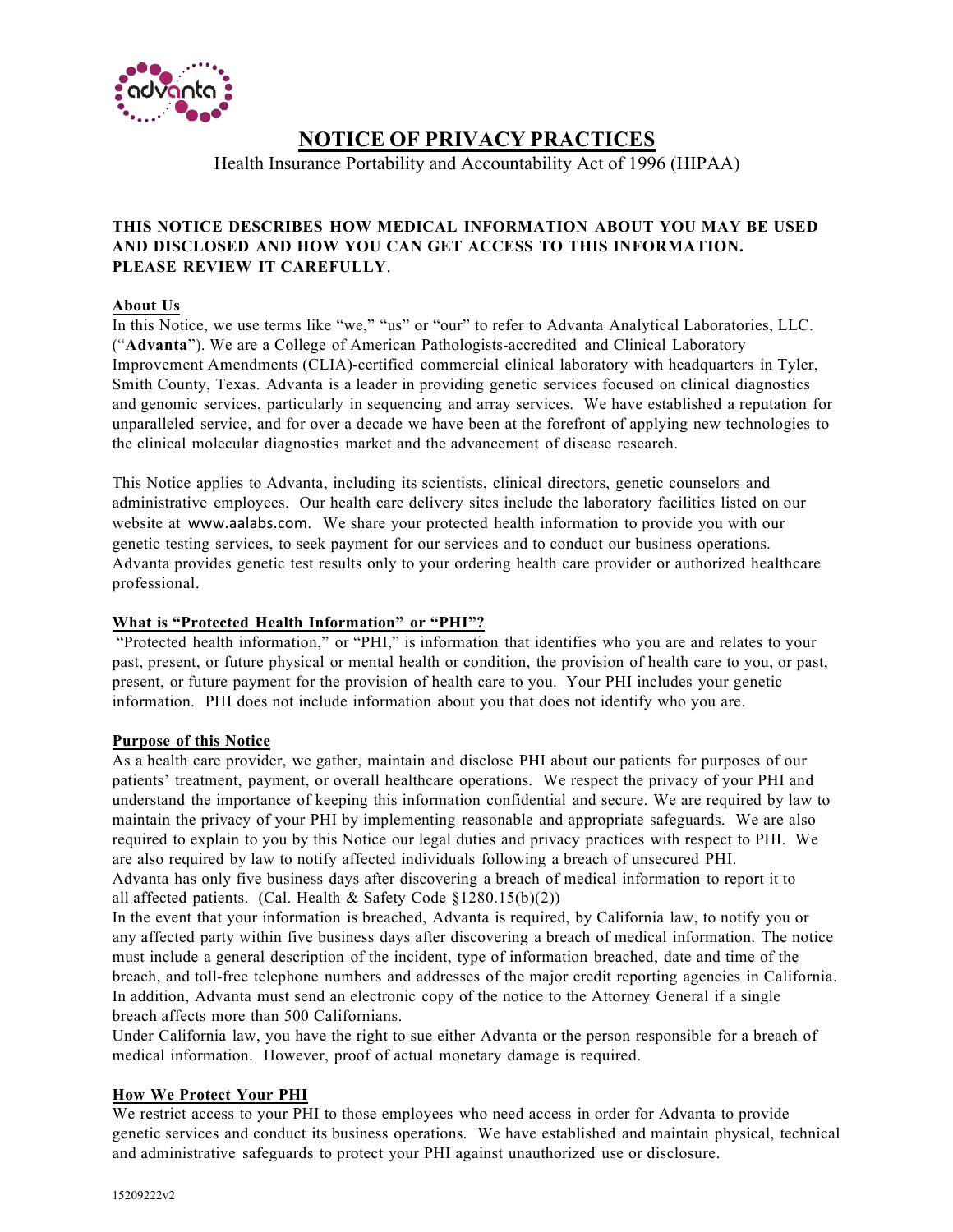# **Types of Use and Disclosure of PHI We May Make Without Your Authorization**

## **Treatment, Payment and Health Care Operations**

Federal and state law allow us to use and disclose your PHI in order to provide health care services to you, as well as to bill and collect payment for the health care services provided to you. For example, information obtained from your health care provider or genetic counselor will be recorded in your record and used to conduct genetic testing, analyze and report the test results to the health care provider who ordered the test.

We may also disclose your PHI (excluding the results of genetic tests) to health plans or other responsible parties to receive payment for the services we provide on your behalf.

Federal and state laws also allow us to use and disclose your PHI as necessary in connection with our health care operations. Members of our laboratory staff or quality improvement team may use the PHI in your health record to assess the quality of the genetic testing services we provide. We may also disclose your PHI to our business associates, who must also agree to safeguard your PHI as required by law.

## **Other Types of Use and Disclosures (No Authorization Required)**

Federal law permits health care providers who are governed by HIPAA, including Advanta, to use and disclose PHI without authorization for the following purposes:

- 1. When required by law In some circumstances, we are required by federal or state laws to disclose certain PHI to others, such as public agencies for various reasons;
- 2. For public health activities Such as reports about genetic disease profiles;
- 3. Reports about child and other types of abuse or neglect, or domestic violence;
- 4. For health oversight activities Such as reports to governmental agencies that are responsible for licensing or disciplinary action against physicians or other health care providers;
- 5. For lawsuits and other proceedings In connection with court proceedings or proceedings before administrative agencies;
- 6. For law enforcement purposes In response to a warrant, or to report a crime;
- 7. Reports to coroners, medical examiners, or funeral directors To assist them in performance of their legal duties;
- 8. For tissue or organ donations To organ procurement or transplant organizations to assist them;
- 9. For research We may use and disclose your PHI for research purposes. We specifically may allow researchers to review your PHI for purposes of preparing a research protocol or similar purposes preparatory to research, so long as a special committee determines that the research activity poses a minimal risk to individual privacy, there is an adequate plan to safeguard the PHI, the research could not practicably be conducted without access to and use of the PHI, and the researchers do not remove any PHI from our facility while they review it. If the research requires PHI relating to a deceased individual, the researchers must provide us with assurances that the PHI is necessary for the research and will be used only as part of the research. If these requirements are not satisfied, we may disclose health information to the researchers that does not identify you (see "Use and Disclosure of 'De-Identified' PHI, below);
- 10. To avert a serious threat to the health or safety of you or other members of the public;
- 11. For specialized government functions and activities (e.g., military and veterans' activities); and
- 12. In connection with services provided under workers' compensation laws.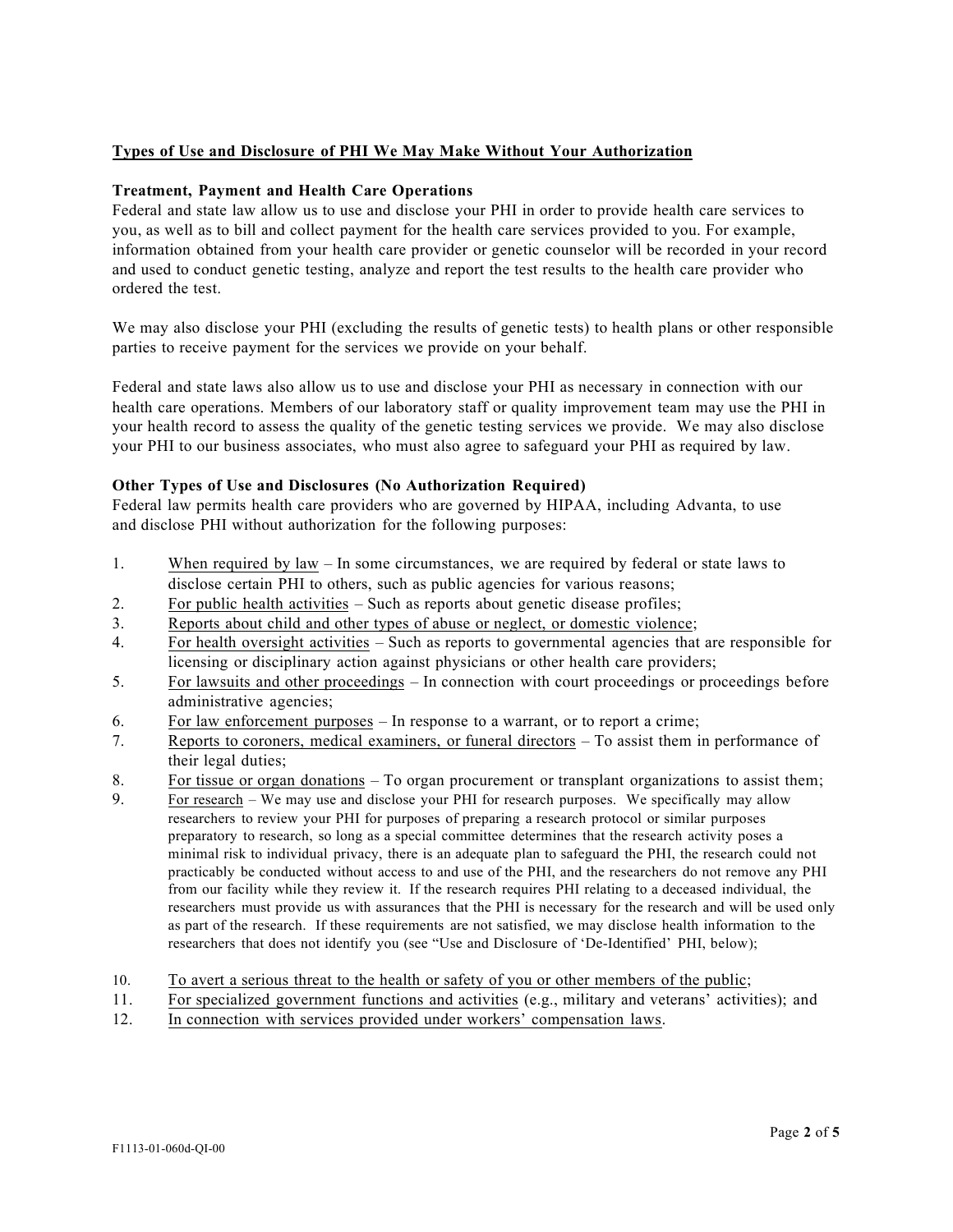## **Uses and Disclosures Requiring You to Have the Opportunity to Agree or Object**

Before we make certain uses and disclosures of your PHI without your written authorization, we must provide you with an opportunity to agree or object. We may disclose your PHI to your family members or other persons if they are involved in your care or payment for that care. We will provide you with the opportunity to agree or object prior to these disclosures.

## **Use and Disclosure of "De-Identified" PHI**

We may disclose "de-identified" health information about you without your authorization if we first remove all numbers, characteristics, codes and other identifiers that reasonably could identify you.

## **Special Rules for Parental Access to PHI of Minor Children**

You, as a parent, can generally control your minor child's PHI. In some cases, however, we are permitted or even required by law to deny your access to your child's PHI, such as when your child can legally consent to medical services without your permission.

## **Uses and Disclosures Requiring Your Authorization**

We must obtain your written authorization prior to the following uses and disclosures of your PHI:

1. Marketing Activities – We must obtain your written authorization in order to use your PHI to send you marketing materials. No authorization is required for marketing information provided to you during a face-to-face communication, or for promotional gifts of nominal value.

2. Sale of PHI – We must obtain your written authorization prior to any sale of your PHI. You should not infer that Advanta has any plans to sell your PHI.

## All other uses and disclosures of your PHI that are not described in this Notice require your written **authorization.**

If you need an authorization form, we will send you one for you or your personal representative to complete. When you receive the form, please fill it out and send it to the following address:

> Advanta Analytical Laboratories, LLC 10935 CR 159 Tyler, TX 75703 Attention: Director of Compliance

You may revoke or modify your authorization at any time by writing to us at the same address. Please note that your revocation or modification may not be effective in some circumstances, such as when we have already taken action relying on your authorization.

## **Your Rights Regarding Your PHI**

## **Access to Your PHI**

Any adult patient or any minor patient who by law can consent to medical treatment (or certain patient representatives), is entitled to inspect patient records upon written request to a Advanta and upon payment of reasonable clerical costs to make such records available.

Advanta is required to provide you access to or a legible copy of the requested medical and billing records, for as long as we maintain such records. If you wish to access your PHI, please provide a detailed written description of the PHI you wish to review at the address given above. If you would like a copy of the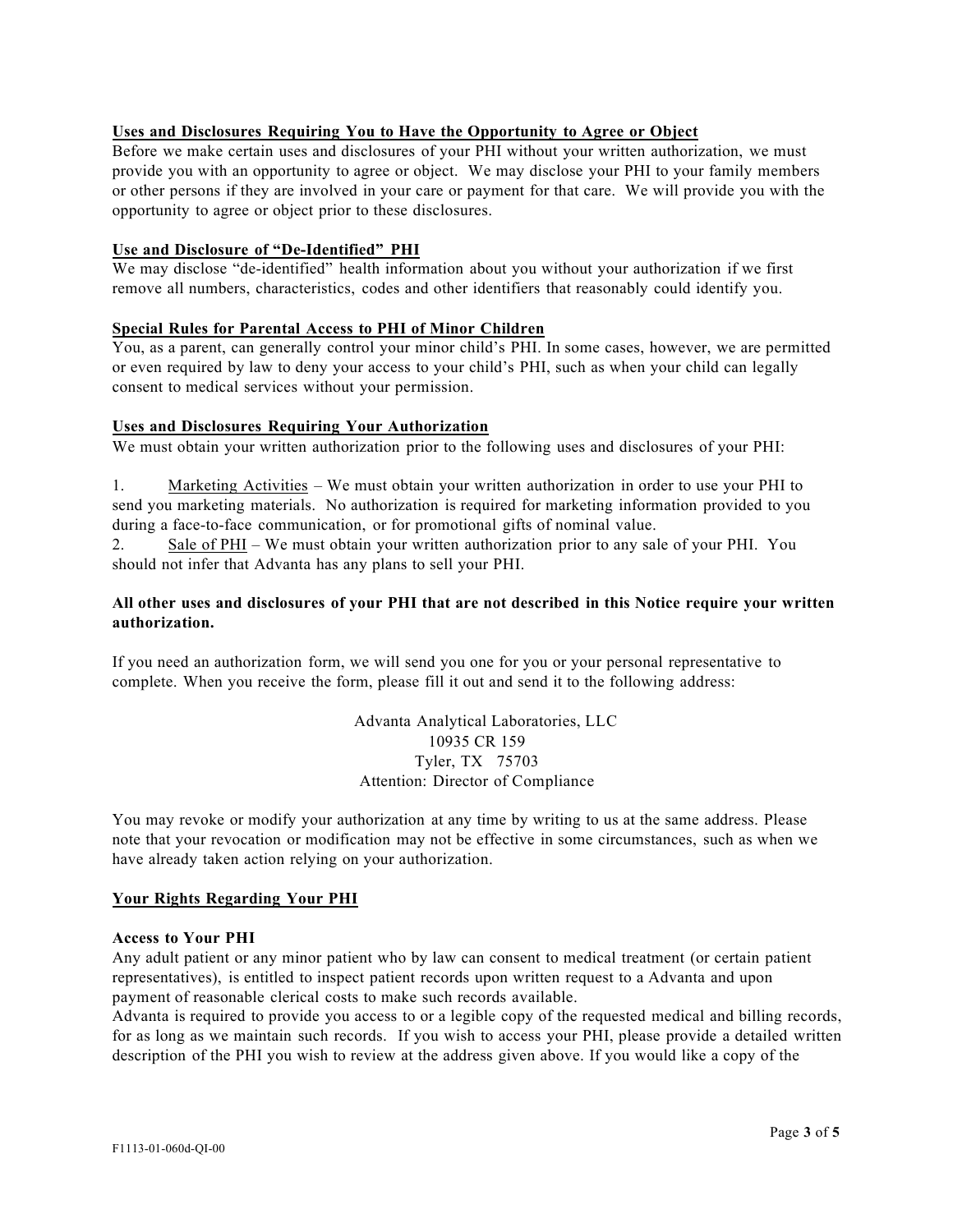information we have, your request should be made in writing and sent to the same address. You may also receive copies of your records within 15 days of your written request.

We will respond to your request and tell you when and where you can review your PHI in our possession within our normal business hours. We must then permit you to view your records during business hours within five (5) working days after receipt of the written request. You or your representative may be accompanied by one other person of your choosing. Prior to inspection or copying of records, Advanta may require reasonable verification of identity, so long as this is not used oppressively or discriminatorily to frustrate or delay compliance with this law. If we provide you with a copy of your PHI, we may charge a reasonable administrative fee for copying your PHI to the extent permitted by applicable law. If we don't have your PHI, but know who does, we will tell you whom to contact.

In limited circumstances, we may deny your request to inspect or obtain copies of your PHI. We will explain in writing the reason for our denial, and you will have the opportunity, unless limited exceptions apply, to request review of the denial. We will comply with the outcome of the review. In addition, federal law does not entitle individuals to have access to certain kinds of PHI, including (1) information compiled in reasonable anticipation of, or use in, legal proceedings, and (2) other PHI to which access is prohibited by federal law.

#### **Right to Amend Your PHI**

You have the right to request amendments to your PHI for so long as the information is maintained in our medical and billing records. If you wish to have your PHI corrected or updated, please write to us and tell us what you want changed and why. We will respond to you in writing, either accepting or denying your request. If we deny your request, we will explain why. You may also send us an addendum that is no longer than 250 words in length for each item you believe is incorrect. Please clearly indicate that you want the addendum to be included in your PHI. If we accept your request, we will attach your addendum to the record(s) of your PHI. Your amended PHI will be available for your review upon request.

#### **Right to Receive an Accounting of Disclosures of Your PHI**

You have the right to request an accounting of certain disclosures that we make of your PHI. An accounting lists disclosures we have made prior to the date of your request. You can request an accounting by writing to us. We will respond to your request within a reasonable period of time, but no later than 60 days after we receive your written request. Please note that certain disclosures need not be included in the accounting we provide to you, such as disclosures made for treatment, payment or health care operations, and disclosures made more than 6 years prior to the date of your request.

#### **Right to Receive a Copy of This Notice**

You have the right to request and receive a paper copy of this Notice, even if you have agreed to receive the Notice electronically. You may contact our Tyler office for a copy, and one will be provided to you at no charge. The Notice is also available on our website at www.Advantagen.com.

#### **Right to Request Restrictions**

You have the right to request restrictions on how we use and disclose your PHI for treatment, payment, and health care operations. All requests must be made in writing. Upon receipt, we will review your request and notify you whether we have accepted or denied your request. If we agree to your request, we will comply with the restriction unless a disclosure is required in order to provide you with emergency treatment. Please note that we are not required to accept your request for restrictions, except that we are required, based on your written request, to restrict disclosure of your PHI to a health plan if (1) the purpose of the disclosure is to carry out payment or health care operations, (2) the disclosure is not